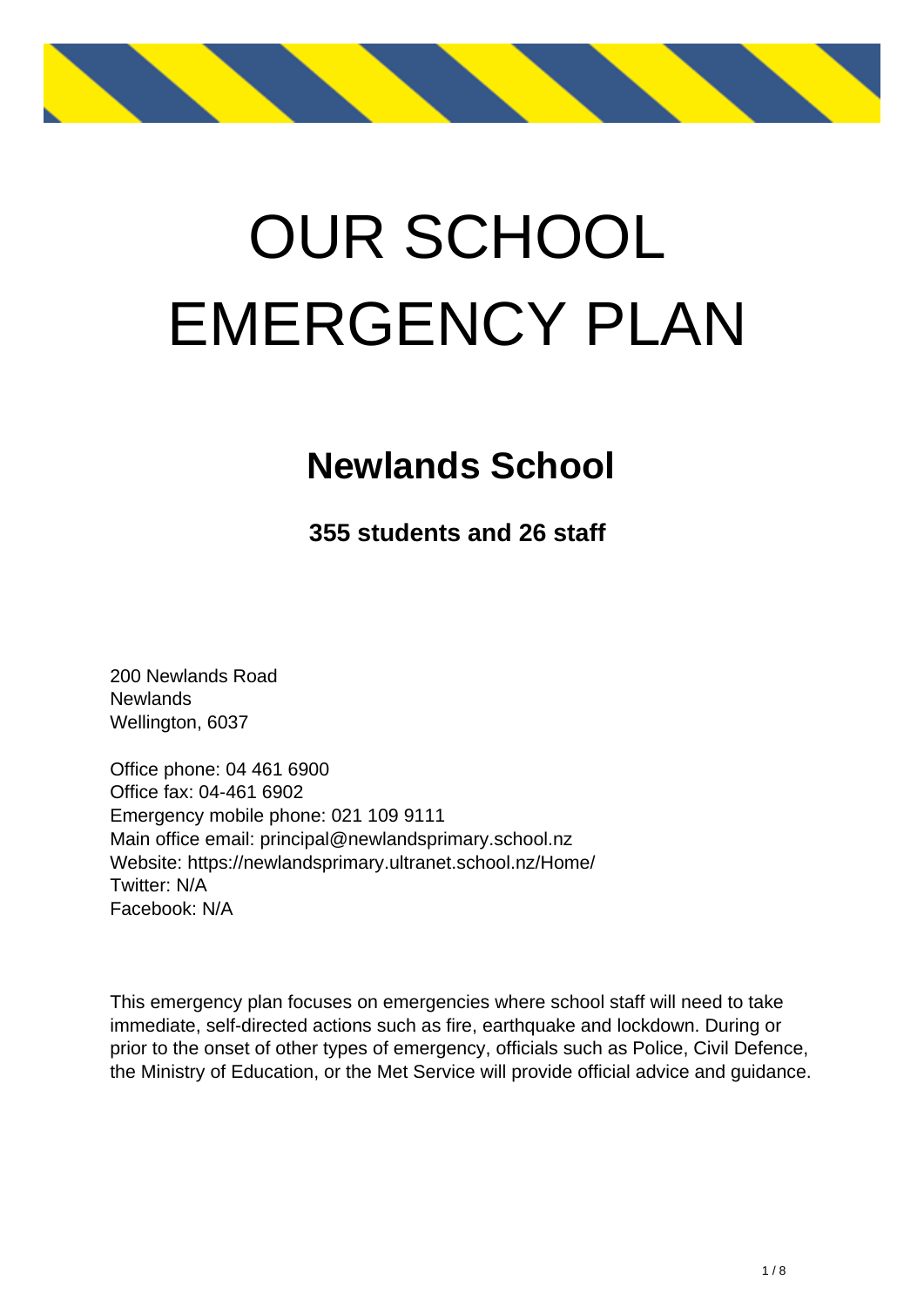## Emergency Planning for schools

Emergencies can happen at any time. Our school is prepared and has a plan in place to respond to emergencies to these to minimise the effect to students and staff.

This plan was developed in collaboration with the Wellington Region Emergency Management Office.

### Family Reunification Plan

The school has collected up to date contacts for all children. We encourage families to provide at least 3 authorised adults (other than the parent/guardians) on their child's enrolment form. These contact details are made into an emergency contact list. We have 4 copies of this emergency contact list (for signout purposes) that are updated regularly, and are kept in our emergency evacuation kit.

If there is any kind of emergency at our school, or affecting the area, we will try to keep parents informed of what is happening. If you receive a message from the school that we have implemented our family reunification process, this means that we will only release students in a controlled fashion to people who have been authorised by parents to collect their children. Staff members and/or written signs placed at entrances to the school will direct people coming to collect students to the designated sign-out processing area. Please ensure the list of people authorised to collect your children from the school is kept up to date and includes people who live within walking distance of the school. We cannot let children go home with anyone not authorised to collect them without gaining the caregiver's permission. This may cause significant delays in the reunification process. You need to ensure the people who are on this list are aware of the expectation to pick up your children during a significant emergency, if it is likely that you will be unable to or delayed.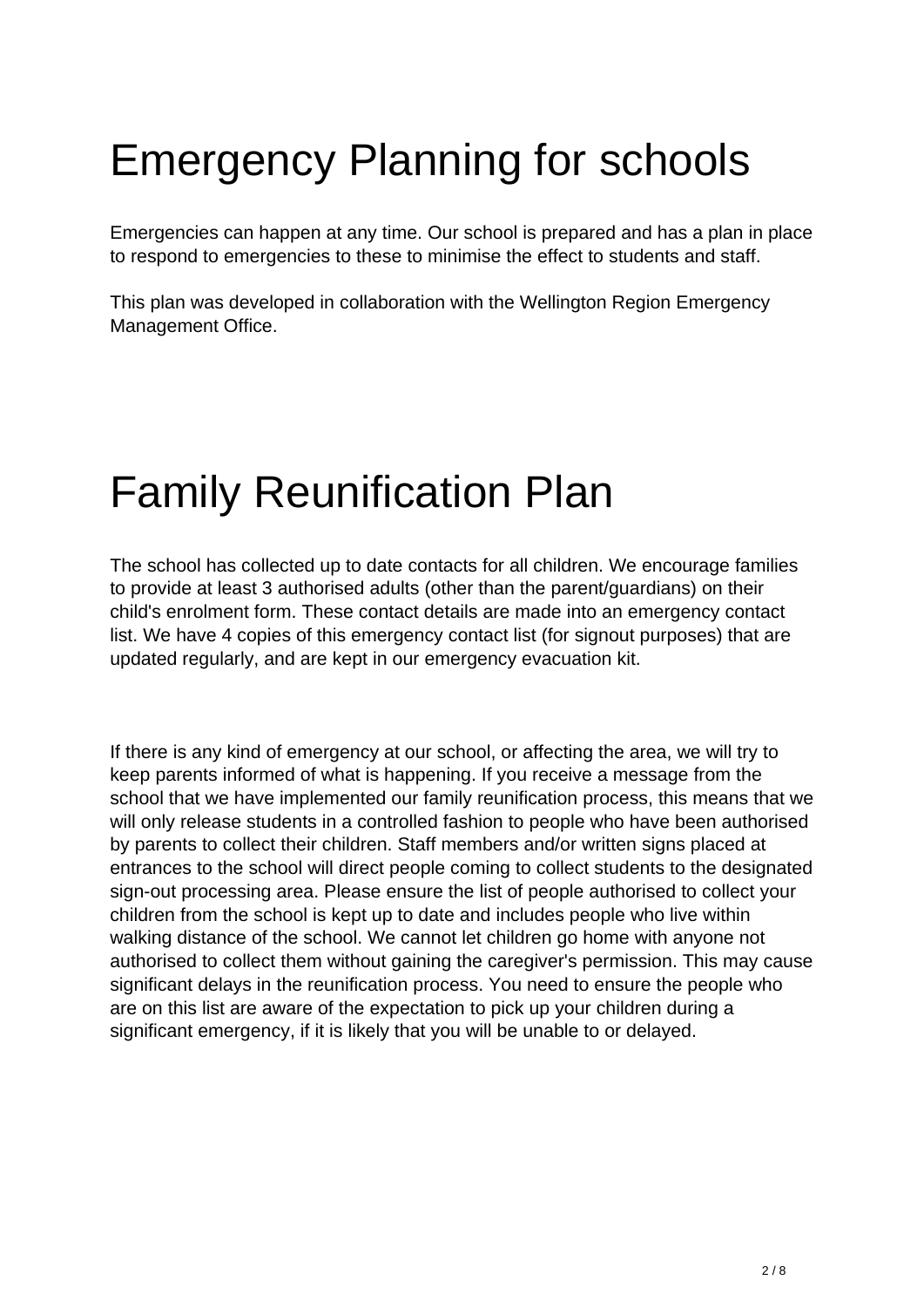### Fire Procedures

This procedure outlines what we will do in the event of a fire. We will follow the same procedures when practicing a fire drill.

#### **If we discover a fire**

- Activate the fire alarm
- Evacuate people from the area
- Call 111
- Extinguish the fire only if safe to do so

#### **If the fire alarm sounds**

- Teachers will collect their class roll and take their students to the designated assembly point(s)
- Walk calmly and quickly and avoid panic
- Ensure students/ visitors with disabilities are assisted by a responsible person
- Ensure any visitors are included in the evacuation
- Check bathrooms and common rooms on the way to the designated assembly point
- Ensure all students remain at the assembly point until clearance to leave is given
- Move staff and students to our offsite location if unable to stay on school grounds
- Decide if a controlled family reunification is required

#### **Our on-site assembly point(s) is**

the top field by the senior playground away from where the emergency services will arrive.

#### **Our off-site evacuation point(s) is**

Newlands Park which is just across the field from our school. There are no roads to cross and there is enough space for the school to assemble.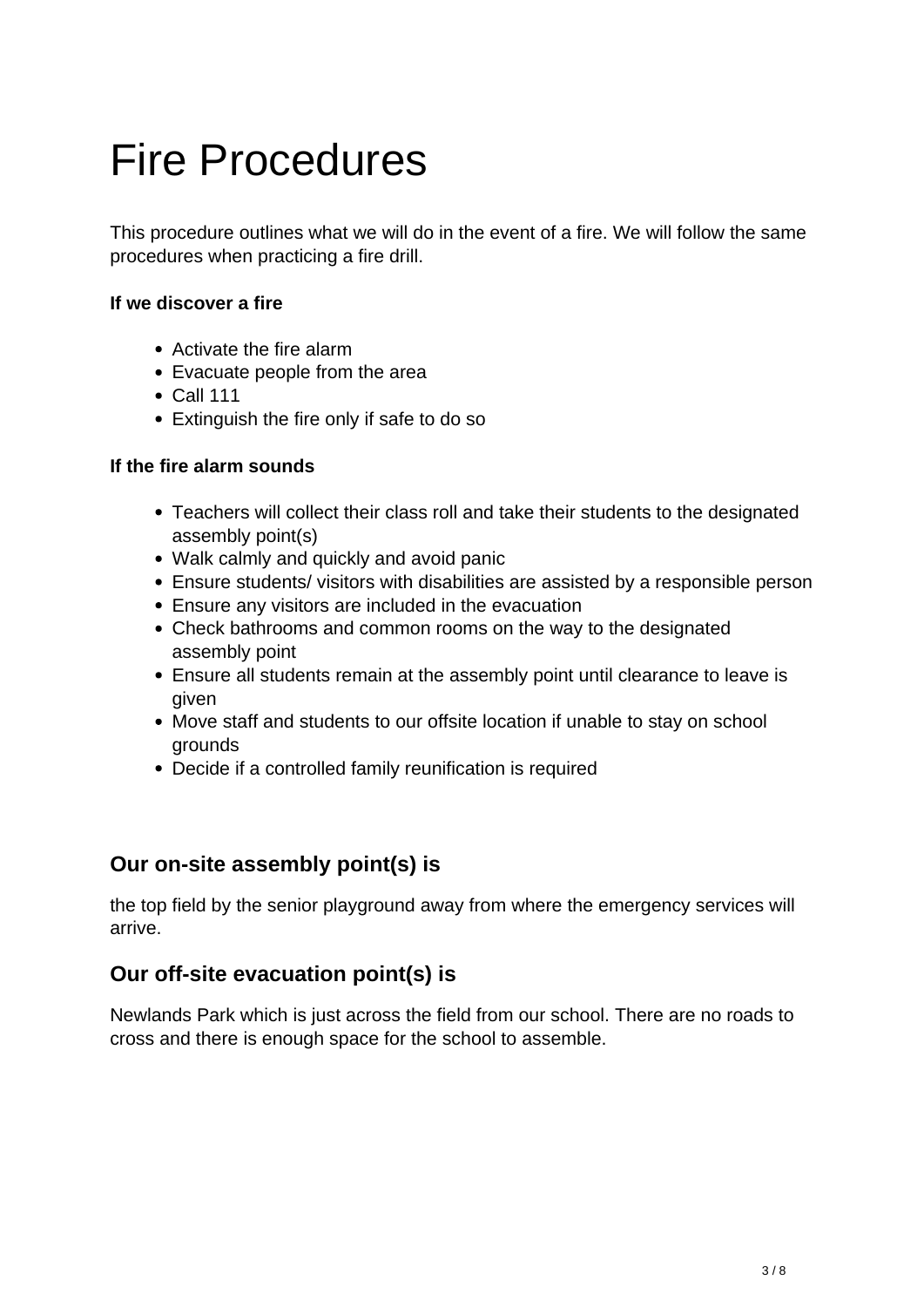### Earthquake Procedures

This procedure outlines what we will do in the event of an earthquake. We will follow the same procedures when practicing an earthquake drill.

#### **When the ground begins to shake**

- Everyone, including students, teachers and staff will immediately **DROP**, **COVER**, and **HOLD**.
- We will look to our own safety first. We cannot help anyone else if we are injured ourselves.

#### **When the ground stops shaking**

- Ensure our personal safety first
- Check those around us and offer help if necessary
- If anyone requires medical assistance, call 111 and administer first aid
- Teachers will collect their class roll and take their students to the designated assembly point(s). We will move to our designated offsite evacuation point if it is not safe to stay at the school
- Our school is not in a tsunami zone, we do not need to evacuate to higher ground
- Check buildings for signs of damage
- Get staff and pupils away from dangerous areas
- Listen to the radio for information
- Attempt to inform parents of our situation and our actions
- Decide if a controlled family reunification is required

#### **Our on-site assembly point(s) are**

the top field by the senior playground away from where the emergency services will arrive.

#### **Our off-site evacuation point(s) are:**

Newlands Park which is just across the field from our school. There are no roads to cross and there is enough space for the school to assemble.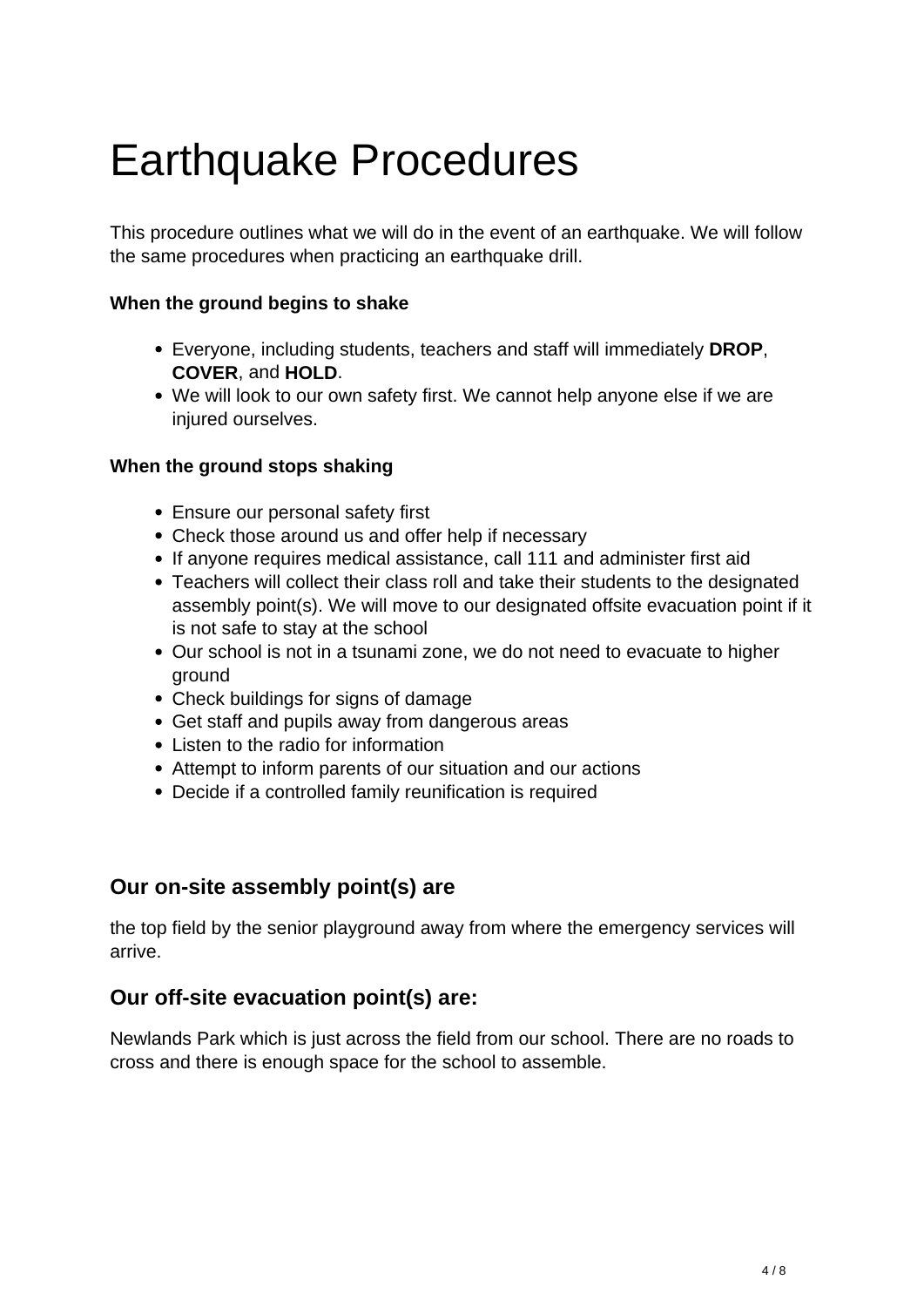### Lockdown Procedures

This provides a very basic guide to manage the response to a dangerous person entering the school, or if Police contact us and request the school go into lockdown. Civil Defence suggest these procedures are practiced as a table top activity with your staff but not involving (or scaring) the students.

The aftermath of an intruder incident will require careful management as even in the 'best case' scenario of no one being injured or killed, there will be traumatised staff and students, concerned parents, confusion, disruption and media interest.

#### **If shots are heard or an intruder is seen on the premises**

- Call 111, identify yourself and your school, your address and provide all details the operator requests.
- If safe, move to safe positions to wait for the Police to arrive
- Alert staff that the school is going into lock down (avoid using the fire alarm).
- Move everyone out of hallways and into rooms.
- Lock and/or barricade, or cover if possible, doors/windows.
- Keep quiet and do not leave the classroom unless it is safe to do so.
- Should the event occur while students are outside in playing fields: instruct students to move to nearest secure room, or to a safe assembly area (which may include an off-site area close to the school).
- When police arrive, follow their instructions

#### **Following the incident**

- The Ministry of Education Trauma Incident Team will provide support. Phone 0800 84 83 26
- Consider whether to temporarily close, or continue operating. (The Trauma Incident Teams will provide guidance on suitable responses)
- Continue to monitor the wellbeing of students and staff

For detailed resources on traumatic incidents, visit: http://www.minedu.govt.nz/EmergenciesTraumaticIncidents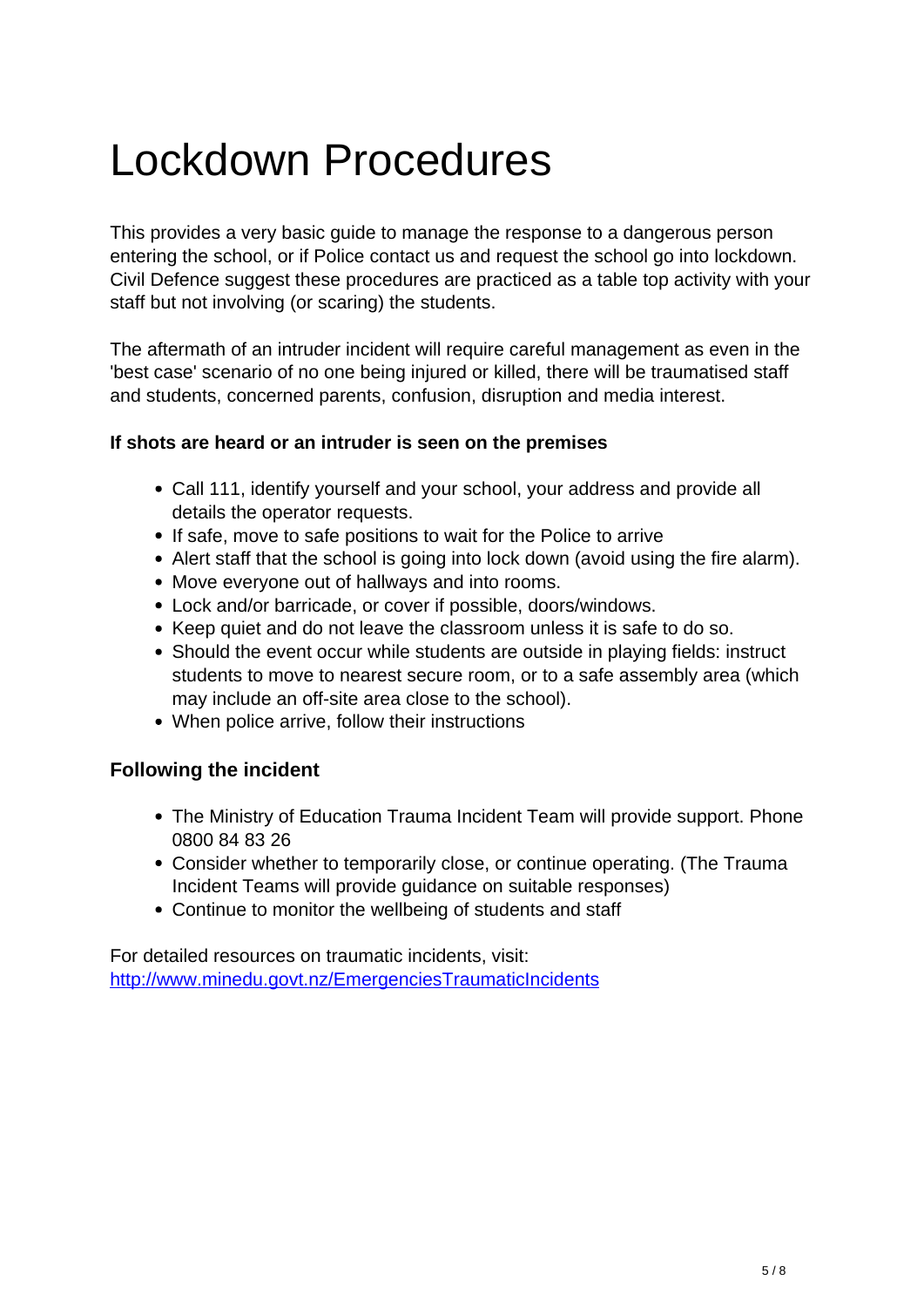### Advice for other hazards

This planning document focuses on emergencies where our staff will need to take immediate, self-directed actions. During or prior to the onset of other types of emergency, officials such as Police, Civil Defence, the Ministry of Education, the Ministry of Health or the Met Service will provide official advice.

Below are some general guidelines for some of these types of emergencies

#### **In all situations, call 111 if it is an emergency**

#### **Storm, flooding and snow**

If stormy weather is forecast, we will consider how this may affect our school.

- Consider not opening and advising students to stay at home.
- If strong winds are forecast ensure all objects that could become airborne and cause damage are secured away from the wind, consider taping windows to reduce the risk of them breaking.
- If heavy rain is forecast that could cause flooding, move records and equipment out of harm's way.

#### **Pandemic**

In the event a health crisis, official guidance will be provided by the Ministry of Health, the Ministry of Education, and Civil Defence Emergency Management.

#### **Dealing with Deceased (during a disaster)**

Technically any deceased person needs to be treated as a crime scene

If there are deceased persons after an earthquake or other significant emergency and we are not able to immediately contact the Police

- Cover the body with a blanket, tarp or similar
- Only move the body(s) if there are impeding access to rescue other people, or it is causing distress to others
- If we must move the body take some photos first to pass onto Police later

#### **Gas leak**

If we can smell, see or hear, or otherwise suspect a gas leak, turn off the main valve and call 111.

Do not operate the fire alarm as sparks could ignite, Consider evacuating the area or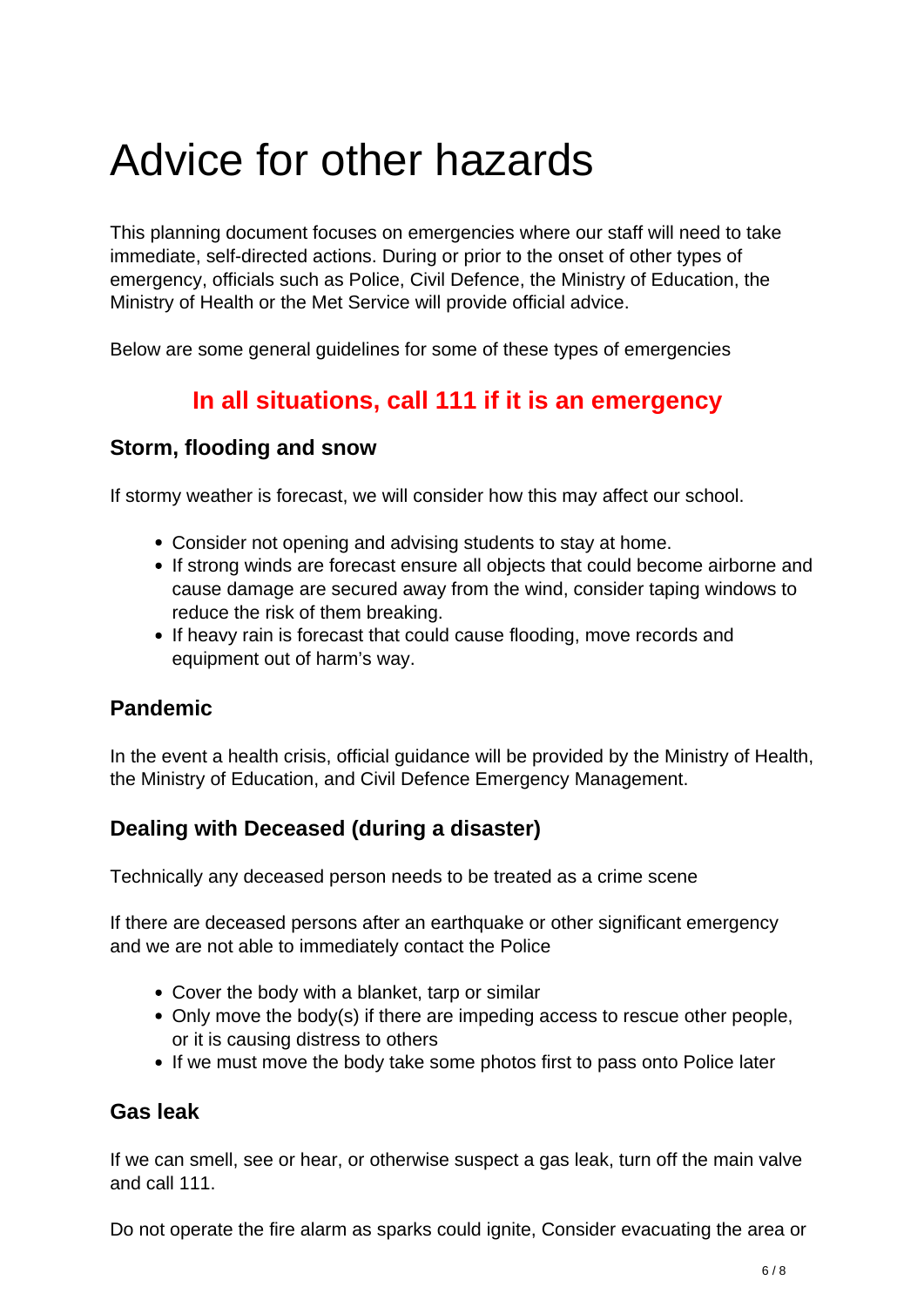the school. Do not re-enter building or outside area until cleared by authorised personnel.

#### **Suspicious package or substance**

When dealing with suspicious packages the utmost caution must be exercised and no attempts must be made to touch, move or examine the package. Immediately Call 111 and follow the operator's instructions.

#### **Serious injury or death**

Immediately call 111.

#### **Chemical spill**

Immediately call 111 and consider evacuation or lockdown.